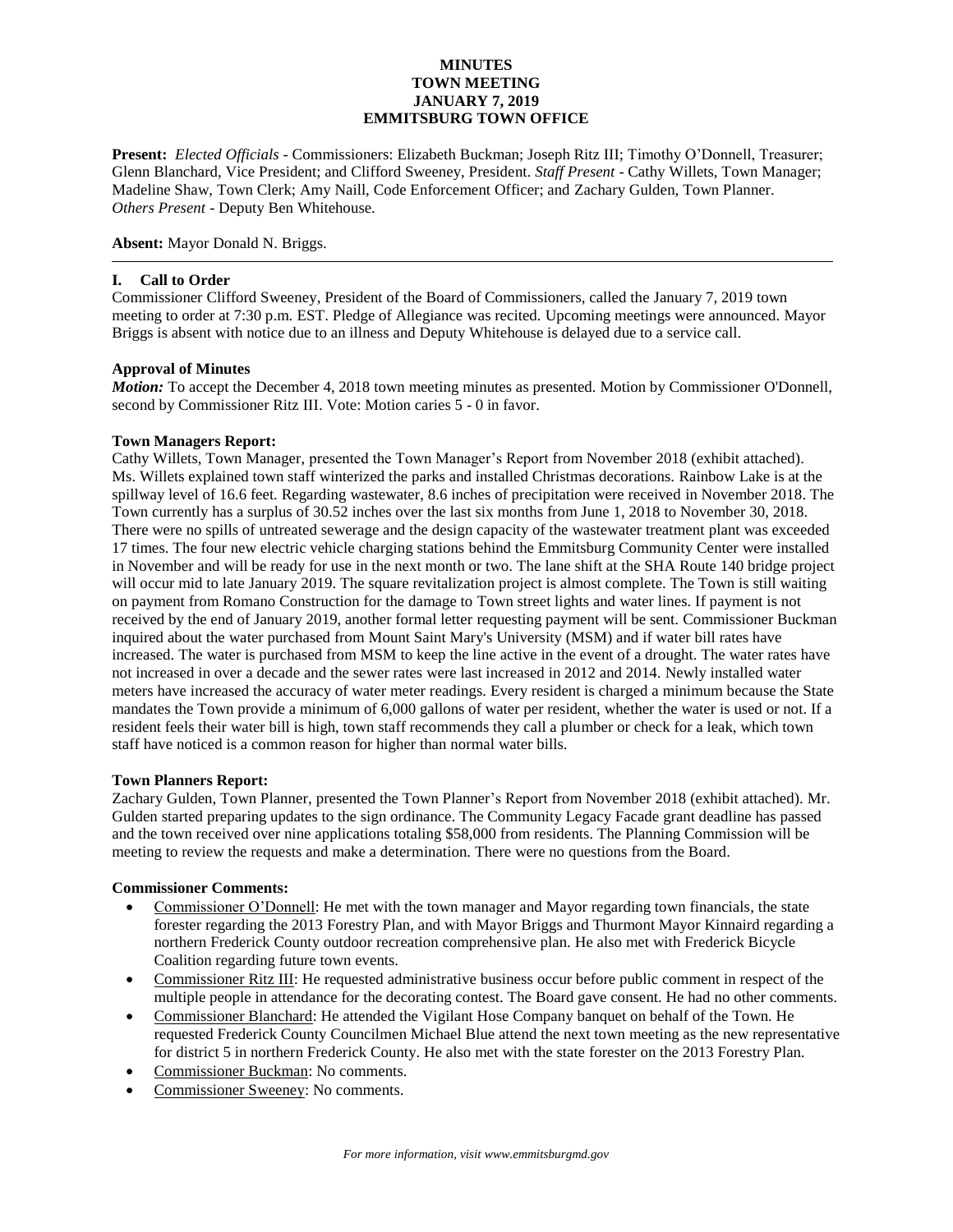#### **Administrative Business:**

**I. Announcement of 2018 Holiday House and Business Decorating Contest Winners:** Commissioner Sweeney presented the winners for the first ever holiday house and business decorating contest in Emmitsburg. The categories were most traditional, most decorative and best business. The winners are listed in the agenda packet. Commissioner Sweeney called each winner forward and presented them with their check. Commissioner Sweeney thanked the Emmitsburg Business and Professionals Association (EBPA) for donating the prize money and everyone for participating in the contest.

#### **Public Comments:**

*Marie Williams, 437 West Lincoln Avenue -* Ms. Williams explained she has been experiencing problems with MSM college students making noise late at night, leaving trash out and being disrespectful. *April Kesseling, 439 West Lincoln Avenue –* Ms. Kesseling and her daughter Ashley are experiencing the same problems. The students live at 511 West Main Street. Ms. Williams and Ms. Kesseling have contacted the Mount about the issues, but did not get a response. Ms. Williams requested a noise ordinance for the Town. Ms. Willets explained the noise ordinance brought before the Board was never passed, but Frederick County has a peace ordinance. The Board recommended residents always call the police when there is an issue so the problems are documented. The Board introduced Wayne Green, VP of Chief of Staff (in attendance) to Ms. Williams and Ms. Kesseling in addition to Deputy Whitehouse. *Diane Walbrecker, 535 West Main Street* - Ms. Walbrecker is experiencing similar problems with college students leaving trash outside. She loved the new holiday decorations in town and thanked the town for pursuing electric vehicle charging stations. *Edward and Marnie O'Donnell, 16219 Old Frederick Road* – Mr. and Mrs. O'Donnell requested the ability to speak and ask questions after the wellness center presentation.

#### **Administrative Business Continued:**

**II. Mount Saint Mary's University and Frederick Regional Health System Presentation on a Health and Wellness Center:** Simon Blackwell, Vice President and Chief Transportation Officer for Mount Saint Mary's University (MSM), and Don Schilling, Vice President Ambulatory Services for Frederick Regional Health System (FRHS) introduced themselves. Mr. Schilling explained MSM and FRHS have been discussing the possibility of building a health and wellness center on the periphery of MSM's property due to the massive expansion of the university's division one athletic program and health care need for athletes. The proposed center would most likely have primary care, urgent care, lab services, radiology, physical therapy, pediatrics, geriatric and OB/GYN services. The construction is expected to be begin around fall 2019. No location has been finalized yet. *Edward and Marnie O'Donnell, 16219 Old Frederick Road* - Mrs. O'Donnell asked how the public can be updated on the happenings of the project and if the project will follow catholic policies. Mr. Blackwell explained a larger Q&A event will be planned at the university later in January 2019 and catholic policies would be followed. There was discussion about pedestrian access. Town staff explained a pedestrian trail connecting Emmitsburg to the Mount was considered in the past, but was not possible because two property owners would not give approval for a right-of-way. Funding is available through the County if the right-of-ways are ever obtained. The facility would most likely open mid to late 2020. *Joanna Caldwell, 208 East Main Street* – Ms. Caldwell requested the facility be located near FEMA or in Emmitsburg town limits. She would like the facility to follow catholic policies too.

#### **Police Report:**

Deputy Whitehouse presented the police report from December 2018 (exhibit attached). Deputy Whitehouse explained the numbers listed are totals for the 2018 year. 9-1-1 service calls should lower in the future because a change was made to the phones at the Daughters of Charity senior housing facility. The senior residents had to dial 9-1 then a phone number, but now residents will dial 3-1 instead. The deputies are encouraging residents to register their bikes to help deter bike theft in Town, which the deputies will work with town staff on. There were two heroin overdoses in December 2018 with a total of four in 2018. There were no overdose fatalities.

#### **Administrative Business Continued:**

**III. Scheduling of Trail Volunteer Workday:** Commissioner O'Donnell has requested this item get postponed to another town meeting.

**Consent Agenda:** None.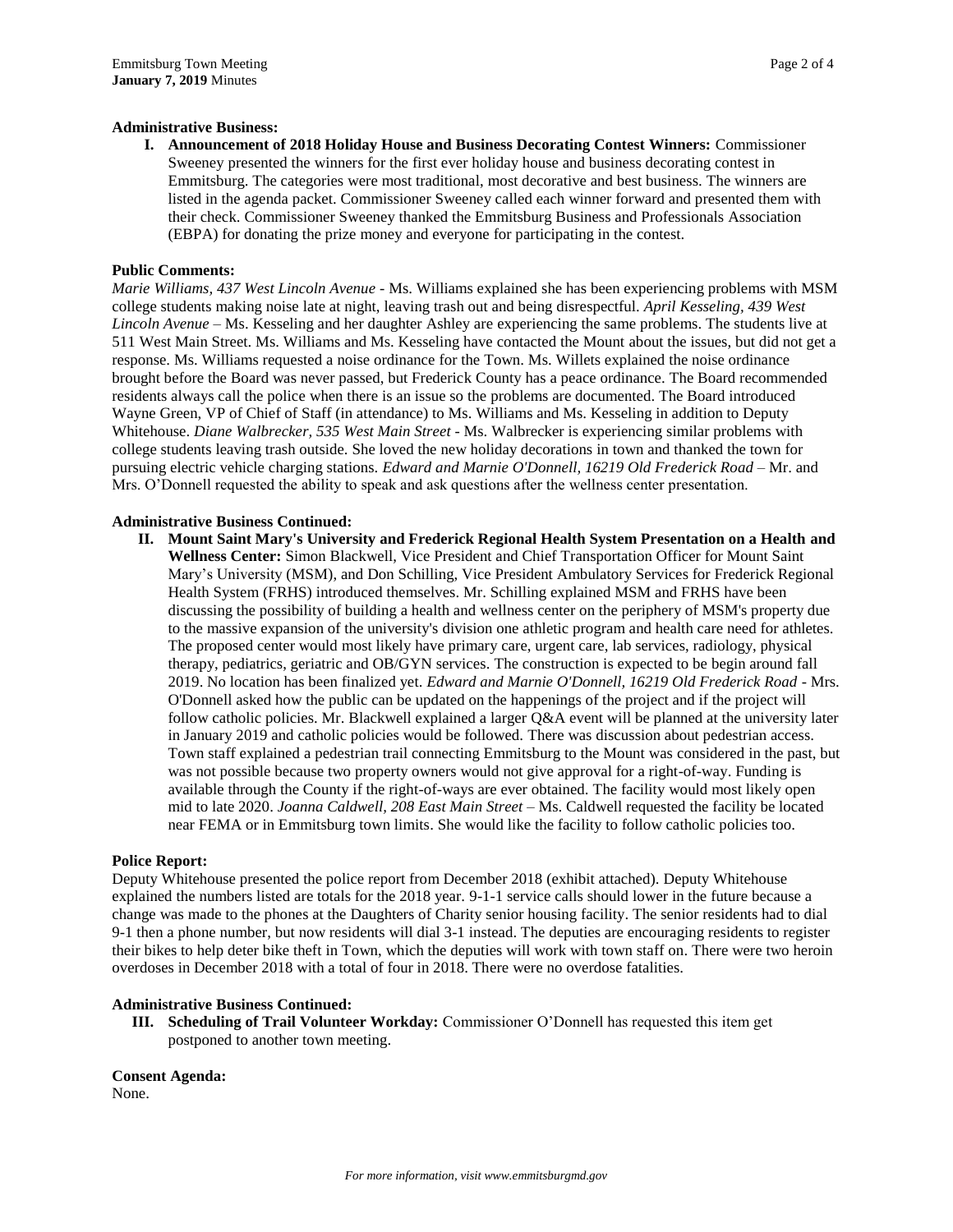## **Treasurer's Report:**

Commissioner O'Donnell presented the Treasurer's Report for December 2018 (exhibit in agenda packet). The operating balance forward is \$5,386,895. Commissioner O'Donnell formally requested a meeting with town staff and the Mayor regarding some discrepancies found regarding checks.

## **Planning Commission Report:**

Commissioner Blanchard explained the Commission did not meet in December 2018, but the Commission will be meeting on January 28, 2019 to discuss the filing of the annual Planning Commission report for 2018.

## **Mayor's Comments:**

Ms. Willets highlighted a few of the Mayor's meetings due to his absence. Mayor Briggs attended the decoration of the town Christmas tree by Mother Seton School and Emmitsburg Elementary School and the Maryland Mayor's Association executive committee meeting via conference call. Mayor Briggs also had a conference call with the Frederick County Fire Department and Health Department regarding an apartment property. He also delivered gifts to the elderly with the Lions Club and he met with Mayor Kinnaird and Commissioner O'Donnell regarding a comprehensive plan for biking trails in northern Frederick County.

## **II. Agenda Items**

Agenda #1 - Ordinance on Trailers Related to B-2 Zoning for Consideration: Ms. Willets explained this ordinance was reviewed at the last town meeting. *Rob Walter, 1765 Creamery Road –* Mr. Walter wanted to clarify that Quality Tire is not adjoined to any residential properties. The Board agreed no residential property was adjoined to his property. Town staff clarified a trailer can have wheels or no wheels. The Board had no other questions. *Motion*: To accept ordinance 19-01 about trailers in the B-2 zone.

Motion by Commissioner Buckman, second by Commissioner Ritz III. Vote: Motion caries 5 - 0 in favor.

Agenda #2 - Adoption of 2013 Forestry Plan for Consideration: Mr. Gulden explained he, Mike Kay, Department of Natural Resources, and the Board of Commissioners met on December 15, 2018 at Rainbow Lake to walk the stands. If the plan is approved, Mr. Kay is recommending immediate select harvesting of stand five due to Oak decline and bug damage. Mr. Kay will mark the trees for select harvest by contractors, which the town expects to receive about \$60,000 in revenue from (about \$1,000/acre). In the future, Mr. Kay is recommending select harvest of stand six (45 acres), seven (49 acres), eight (49 acres), eleven (33 acres) and fifteen (36 acres) for a total profit of \$223,000. This would be select harvest only, which is the cutting down of dead and dying trees to help improve the health of the forest. Regarding protection of the multi-user trails, Mr. Kay recommends having the contractor place a bond on the trails, which could be used by the Town to fund any repairs. Commissioner O'Donnell requested the bond require professional services for any repair work. He will be flagging the trails to help improve visibility for the contractors. Town staff would like to see the revenue used for the hydrologic and hydraulic analysis and subsequent work on Rainbow Dam that could follow. According to the Town auditors, the revenue is not mandated to go towards a particular fund. *Joanna Caldwell, 208 East Main Street –* Ms. Caldwell requested the planting of different fruit trees and nut trees to replace the trees that are being cut down. The plan was distributed as a handout at the October 15, 2018 town meeting for public review.

*Motion***:** To adopt the 2013 Forestry Plan for consideration.

Motion by Commissioner Blanchard, second by Commissioner Buckman. Vote: Motion caries 5 - 0 in favor.

Agenda #3 - Approval of the MHAA Wayside Exhibits for Consideration: Scott Grove, Grove Public Relations LLC, introduced himself and explained the three wayside exhibits were initially reviewed by the Board at the November 5, 2018 town meeting. The panels before the Board tonight are the final revised drafts. Commissioner Ritz III asked if Commissioner Blanchard's wording for the America Goes to War exhibit would be more suitable than the "because of racial discrimination during that era…" that is currently on the sign. The Board is satisfied with the wording as presented. Commissioner O'Donnell asked if another word beside "Caucasian" should be used on the same sign. The Board does not wish to modify the wording. The Board requested a map and/or picture get posted online showing the future locations of the exhibits. *Diane Walbrecker, 535 West Main Street* – Ms. Walbrecker requested town staff contact her about the locations since one is located near her home. The signs will be installed in spring 2019. The Town plans to add more signs in the future for the creation of a historic walking tour.

*Motion***:** To approve the MHAA wayside exhibits.

Motion by Commissioner Buckman, second by Commissioner Ritz III. Vote: Motion caries 5 - 0 in favor.